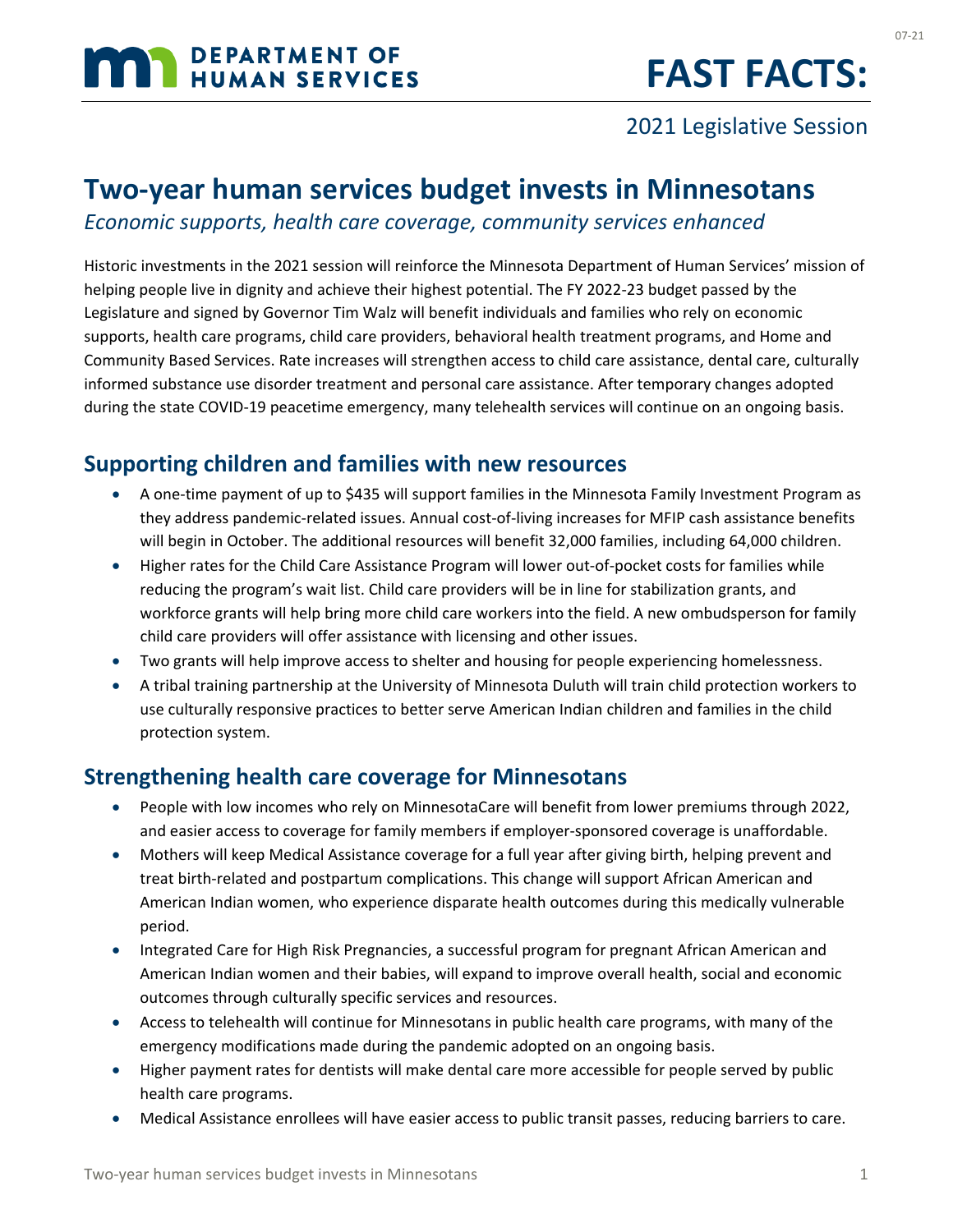#### **Making behavioral health care more culturally informed and accessible**

- Higher payment rates will support more culturally specific and culturally responsive treatment services for substance use disorder, as well as SUD treatment services responsive to people with disabilities. The state will seek to extend its federal substance use disorder demonstration project for five years.
- A task force convening in summer 2022 will make recommendations for more culturally informed and culturally responsive mental health services statewide.
- Video and audio access to treatment for mental health, substance use disorder and case management will remain available, while study of the impact of telehealth on coverage and services will continue.
- School-linked behavioral health grants will support both mental health and substance use disorder services for more children and youth.
- Mobile crisis teams that respond rapidly in crisis situations and link people to services will expand.
- One-time appropriations will hold counties and two Tribes harmless for past DHS payment errors related to substance use disorder treatment and medication-assisted treatment.

#### **Increasing resources for older adults and people with disabilities**

- A significant boost in federal funding for Home and Community Based Services through March 2024 will strengthen services for older Minnesotans and people with disabilities.
- Rates will increase for disability waiver services, home health and home care nursing services, and services on the Elderly Waiver, Alternative Care, and Essential Community Supports programs.
- Payment rates for Personal Care Assistance services will rise as the state launches Community First Services and Supports in fall 2021. The rate increase and other reforms will raise the professional standing of personal care assistants and attract more people to this essential work.
- The second phase of Waiver Reimagine will empower people with disabilities by consolidating four waivers into two and implementing an individual budget methodology based on a person's needs.
- Grants to HCBS providers statewide will help build capacity so that people can receive services from providers with shared histories, languages, cultures and norms.
- Up to 100 counties, Tribes and community organizations will receive grants to enhance structures, services and community features to support older residents as Age-Friendly Communities.
- A task force will recommend how to phase out subminimum wages paid by disability service providers, while grants will support providers to move beyond subminimum wage work for people with disabilities.

#### **Updating background studies to meet current needs**

- After conducting emergency background studies during Minnesota's COVID-19 peacetime emergency, the state will have a full year to transition back to fingerprint-based background studies by July 2022.
- Changes to background studies will help the state comply with federal requirements for receiving FBI data and removing disqualified staff from direct contact with children in regulated child care settings.
- DHS will begin to conduct background studies for new teachers and first-time administrators, providers of autism services, and MNsure navigators, in-person assisters and certified application counselors.
- A task force will review background study eligibility and disqualifications and make recommendations.